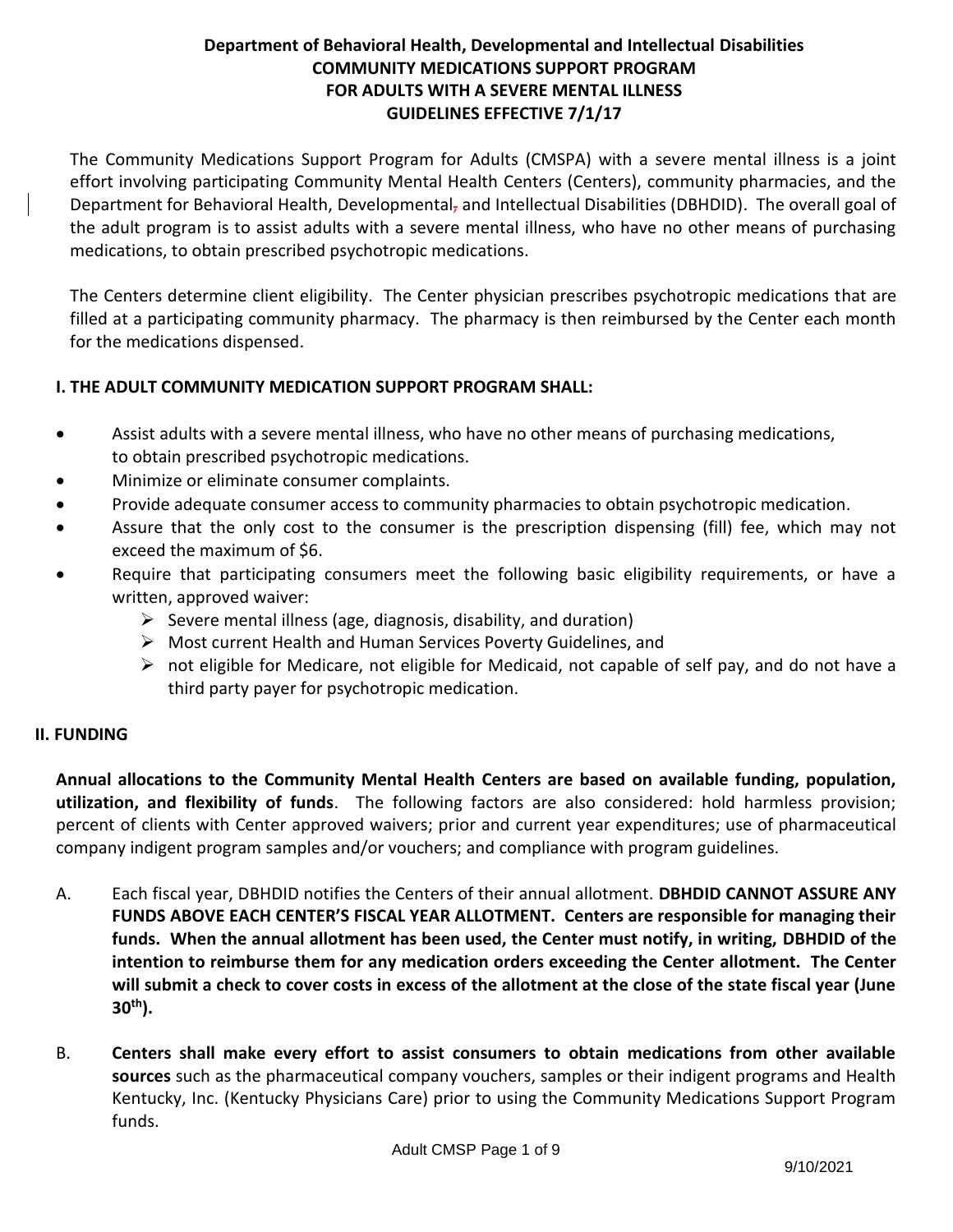C. **The dispensing ("fill") fee amount the consumer pays to obtain a prescription in this program shall not exceed six dollars (\$6.00) per prescription**. If a pharmacy demands more thant \$6.00, a written waiver must be obtained from DBHDID. Centers are encouraged to negotiate the lowest dispensing fee possible for the consumer.

#### **III. CLIENT ELIGIBILITY CRITERIA**

The Center shall document, at least annually, that the clients participating in the CMSP meet the eligibility criteria that includes severe mental illness (age, diagnosis, disability and duration) and Ffinances, or have a Center approved waiver.

- A**.** The Community Medications Support Program for Adults (CMSP) is an extremely limited source of funding intended to enable individuals with little or no resources the ability to obtain needed psychiatric medications. Individuals with access to pharmaceutical benefits from other sources are excluded from participation in the CMSP. Those excluded include:
	- Individuals who are Medicare (Title XVIII) beneficiaries;
	- Individuals who are Medicaid (Title XIX) beneficiaries;
	- Individuals who have a pharmaceutical benefit as part of any third-party health insurance policy;
	- Individuals who can obtain needed medications through samples or indigent support programs sponsored by pharmaceutical companies;
	- Individuals who are under eighteen years of age (a separate medication program is available for children).
- B**. Severe Mental Illness Criteria: Age, Diagnosis, Disability, and Duration**

Adult clients are eligible for the program if they meet the criteria for severe mental illness (SMI) which is determined by age, diagnosis, disability and duration noted below and on the attached Adult *with SMI Operational Description*:

- 1. **Age**: Age 18 or older
- 2. **Diagnosis**: Client has one of the following DSM-IV eligible codes:
	- Schizophrenia and Other Psychotic Disorders: 295.xx, 297.1, 298.9
	- Mood Disorders: 296xx
	- Other (DSM # \_\_\_\_\_\_\_\_\_\_) within state and federal guidelines for SMI
- 3. **Disability** -- Clear evidence of functional impairment in **two or more** of the following domains:
	- Societal/Role Functioning: Functioning in the role most relevant to his/her contribution to society and, in making that contribution, how well the person maintains conduct within societal limits prescribed by laws, rules and strong social mores.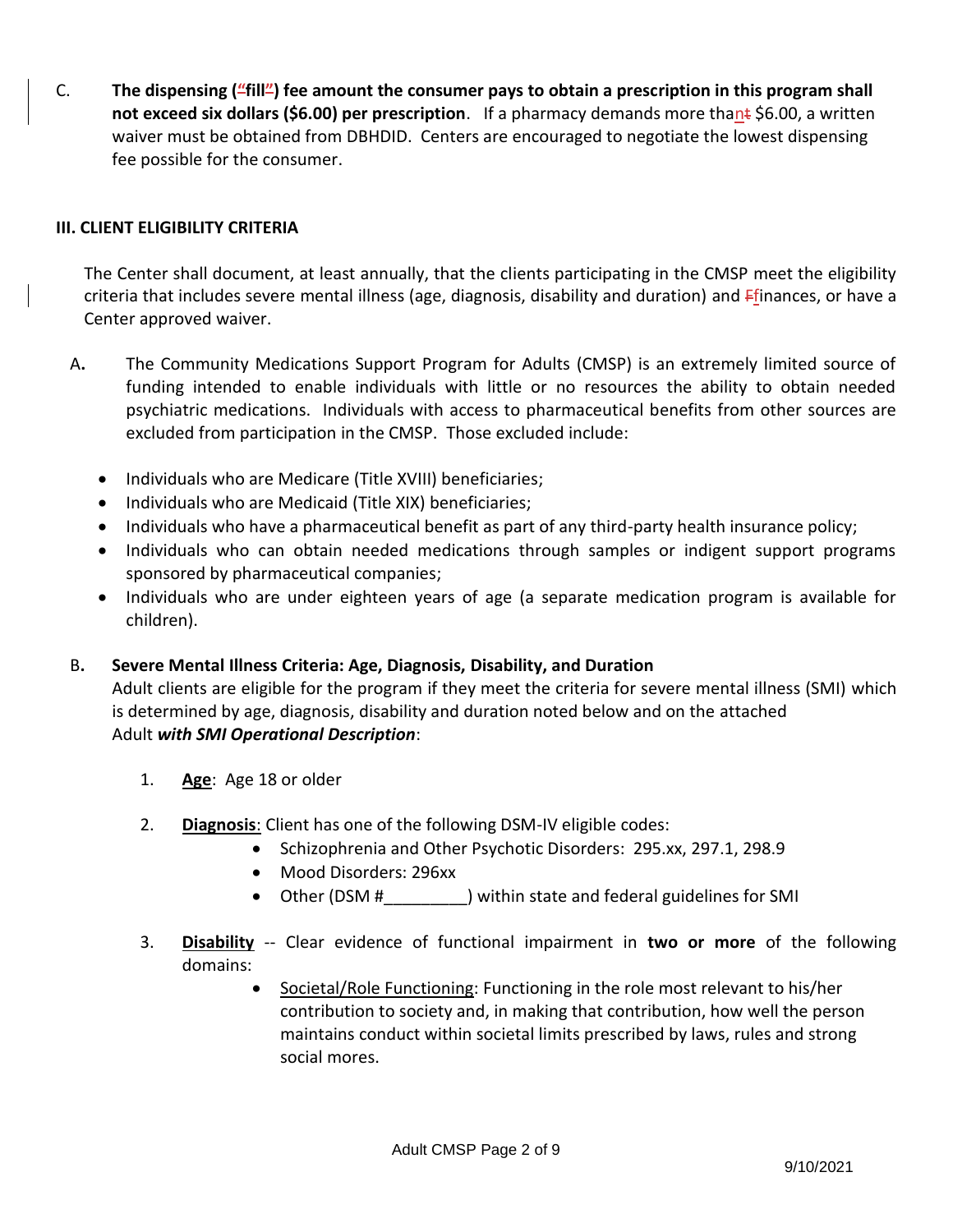- Interpersonal Functioning: How well the person establishes and maintains personal relationships. Relationships include those made at work and in the family settings as well as those that exist in other settings.
- Daily Living/Personal Care Functioning: How well the person is able to care for him/herself and provide for his/her own needs such as personal hygiene, food, clothing, shelter and transportation. The capabilities covered are mostly those of making reliable arrangements appropriate to the person's age, gender, and culture.
- Physical Functioning: Person's general physical health, nutrition, strength, abilities/disabilities, and illnesses/injuries.
- Cognitive/Intellectual Functioning: Person's overall thought processes, capacity, style and memory in relation to what is common for the person's age, gender, and culture. Person's response to emotional and interpersonal pressures on judgments, beliefs, and logical thinking should all be considered in making this rating.
- 4. **Duration One or more** of the following shall apply:
	- Clinically significant symptoms of mental illness have persisted in the individual for a continuous period of at least two (2) years.
	- The individual has been hospitalized for mental illness more than once in the last two (2) years.
	- There is a history of one or more episodes with marked disability and the illness is expected to continue for a two-year period.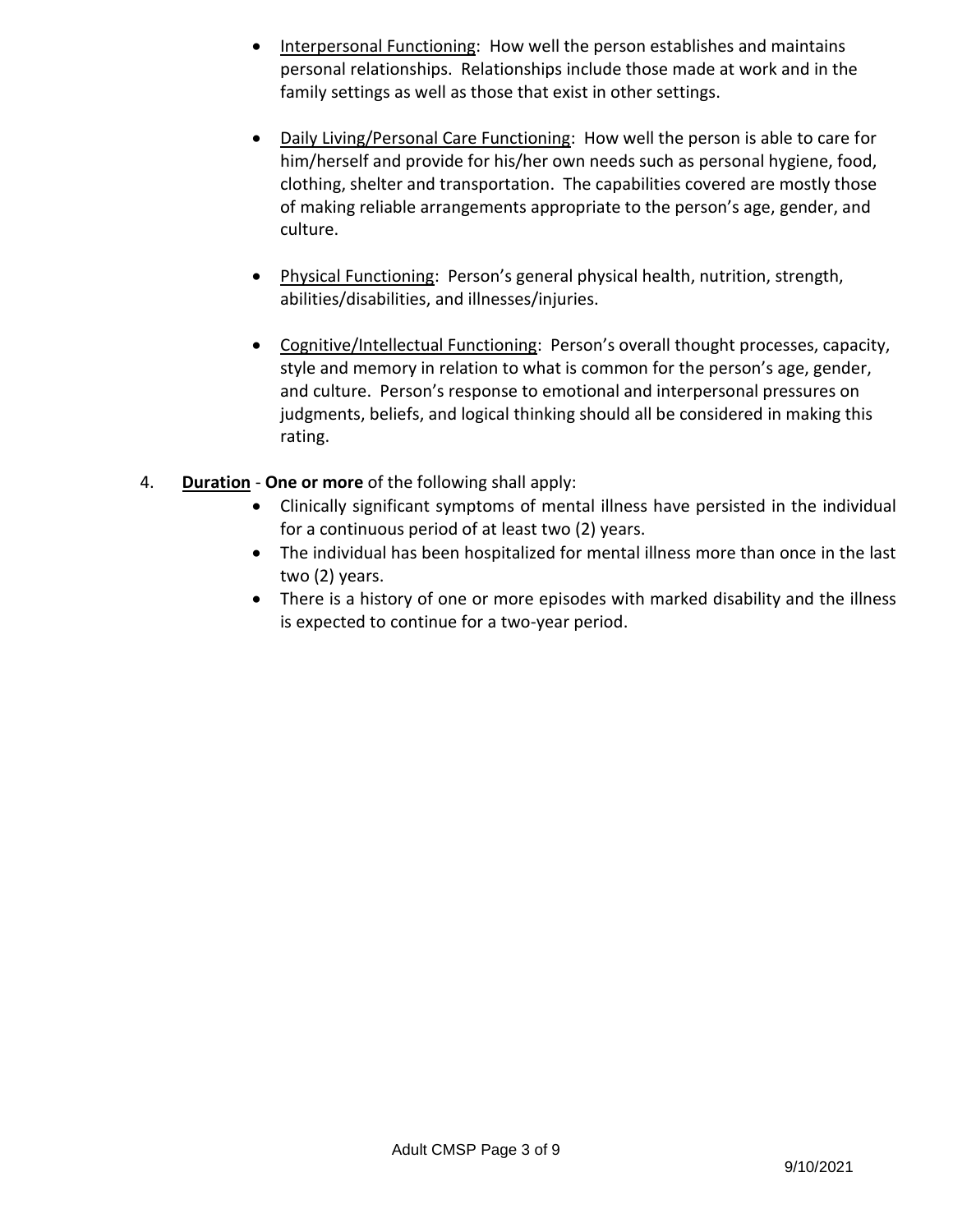| U.S. DEPARTMENT OF HEALTH AND HUMAN SERVICES<br>202148 POVERTY GUIDELINES |                           |                             |  |  |  |
|---------------------------------------------------------------------------|---------------------------|-----------------------------|--|--|--|
| Person in<br><b>Family or</b>                                             | <b>Poverty Guideline</b>  | Monthly Income              |  |  |  |
| <b>Households</b><br>$\mathbf{1}$                                         | \$12,880440               | \$1,073.3344.67             |  |  |  |
| $\overline{2}$                                                            | \$17,420460               | \$1,451.67\$1,371.67        |  |  |  |
| $\overline{3}$                                                            | \$21,960 <del>0,780</del> | \$1,830.00 <del>31.67</del> |  |  |  |
| $\overline{4}$                                                            | \$26,500                  | \$2,208.33091.67            |  |  |  |
| 5                                                                         | \$\$29,42031,040          | \$2,586.67451.67            |  |  |  |
| 6                                                                         | \$35,580 <del>3,740</del> | \$2,965.0044.67             |  |  |  |
| $\overline{7}$                                                            | \$\$38,06040,120          | \$3,343.33471.67            |  |  |  |
| 8                                                                         | \$44,660 <del>2,380</del> | \$3,721.67531.67            |  |  |  |
| * For each<br>additional person,<br>add                                   | \$4,540                   |                             |  |  |  |

### D. **Eligibility Waivers for Severe Mental Illness (diagnosis, disability, duration) or finances may be granted at the discretion of each Center and shall include at least the following information:**

- type of waiver: SMI (diagnosis, disability, duration) and/or financial; and
- a concise reason waiver is requested; and
- the length of time for which each waiver is granted (expiration date); and
- Aapproval signatures of Center designated staff.

Each Center shall designate a staff person who is authorized to coordinate and approve client eligibility waiver requests.

**Formulary Exception Requests** can be made to the Department for the use and purchase of medications that are not on the CMSP formulary or available through a Patient Assistance Program (PAP). These requests will be reviewed by the DBHDID Formulary Committee and granted on a case by case basis. The Formulary Committee's pharmacist will maintain a record of the exception requests and will monitor, perform trend analysis, and make recommendations for formulary changes based on patterns.

Non-formulary drugs should be used only if the patient fails to respond to formulary drug therapy, has an adverse reaction to formulary drug, or has other special circumstances requiring the use of a non-formulary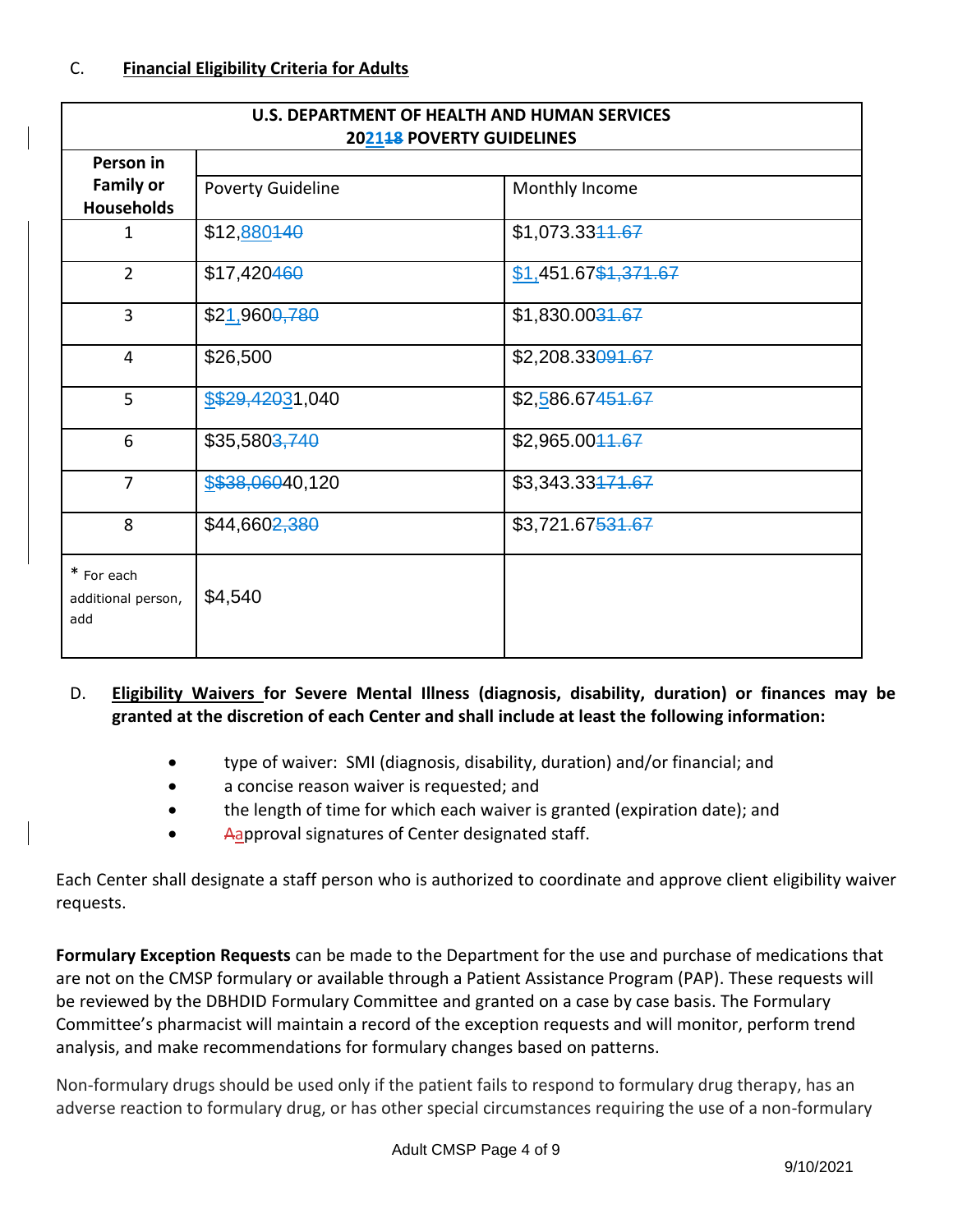drug. **To request an exception, please complete the CMSP Formulary Exception Form in its entirety and email to Katie Johnson at: [katiem.johnson@ky.gov;](mailto:katiem.johnson@ky.gov) or via fax: (502) 564-2386. A hard copy can be mailed to: DBHDID, Attn: Katie Johnson, CMSP Formulary Exception, 275 East Main Street, 4 C-D, Frankfort, KY 40621.**

**Requests will be reviewed by the Formulary Committee. You will be notified of a decision within 5 business days.**

#### **Reasons why a physician may grant an exception include:**

- allergy/adverse reaction of the member to formulary product
- treatment failure with a formulary drug
- The choices available in the drug formulary are not suited for the present patient care need and the drug selected is required for patient safety-
- The use of a formulary drug product may provoke an underlying medical condition, which would be detrimental to patient care

#### **IV. Medications**

The **State Community Medications Support Program Formulary Committee (CMSPFC) will maintain a dated, approved Community Medications Support Program Statewide Formulary using generic and trade names**. Only medications listed on the current CMSP Statewide Formulary may be utilized unless they are approved through an exception request. The State CMSP Formulary Committee shall be comprised of the following members or their designees: the DBHDID Medical Director, DBHDID Consultant Pharmacist, as well as contracted medical staff. The DBHDID Medical Director or designee will be responsible for convening & conducting meetings as necessary and will serve as the administrator of the Formulary Committee. The DBHDID Consultant Pharmacist will maintain the CMSP statewide formulary, track formulary exception requests, and make recommendations for formulary changes based on trending analysis.

- A. **Participating community pharmacies** will keep track of CMSP medications dispensed and send a bill to their Center's **CMSPA Coordinator** for the actual **acquisition cost** of these medications (no markup) at the end of each month. This should also include the medication name, dose, and quantity for which they are billing.
- B. **Centers** shall review the bills from each participating community pharmacy to ensure formulary compliance before reimbursement is sent.

#### **V. DOCUMENTATION and REPORTING REQUIREMENTS**

#### A**. Community Mental Health Centers**

- 1. **Client Eligibility**: **The Center must assure and document that each participant meets the eligibility criteria (age, SMI diagnosis, disability and duration, and financial) or has an approved waiver at least once during each state fiscal year** (July 1 – June 30). The original completed form should be filed in the client's record. (Sample form attached)
- 2. **Eligibility Waivers for SMI (for diagnosis, disability, and/or duration, not age) or finances may be granted at the discretion of each Center** and shall include at least the following information:
	- type of waiver: SMI (diagnosis, disability, duration) and/or financial; and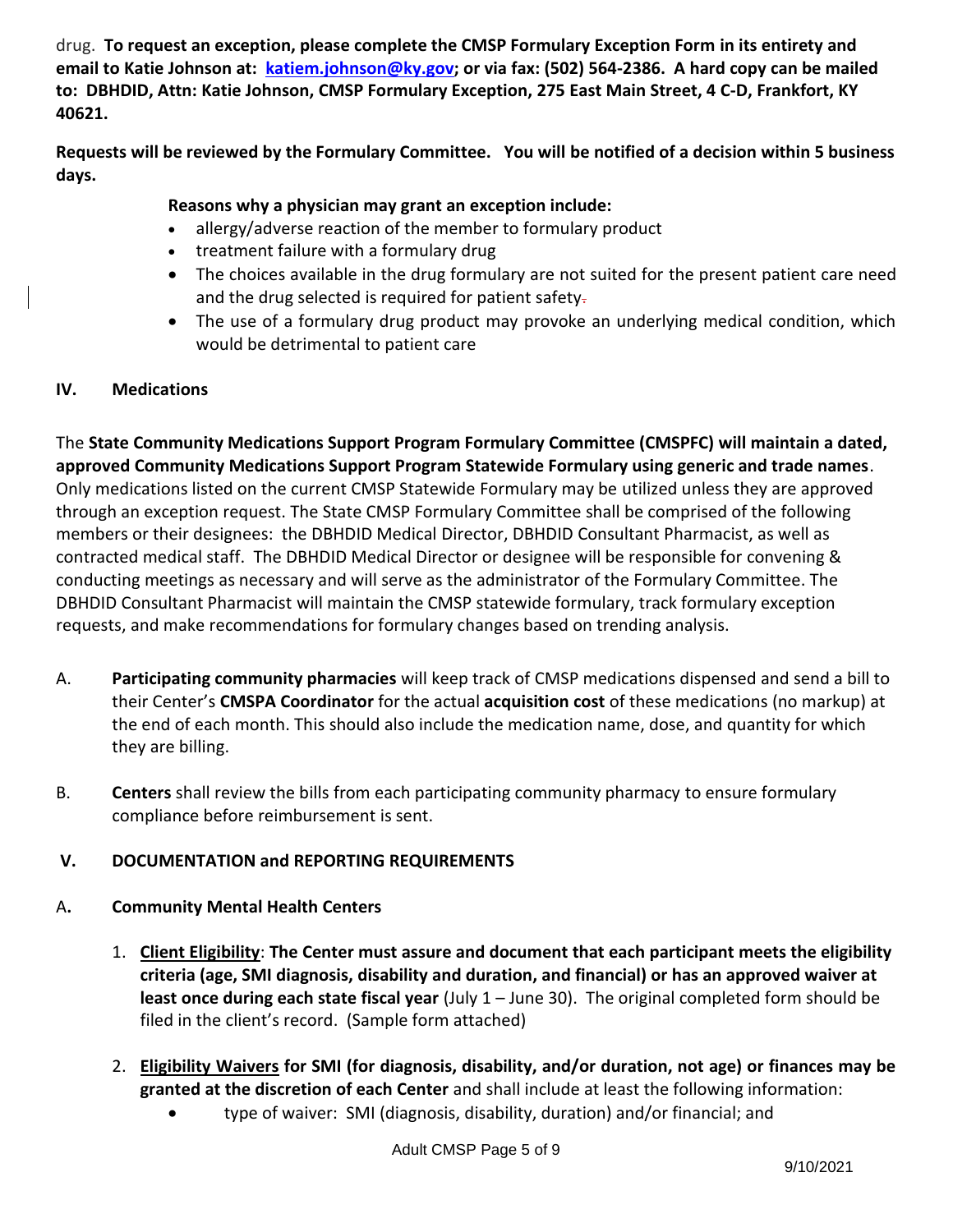- a concise reason waiver is requested; and
- the length of time for which each waiver is granted (expiration date); and
- approval signatures of Center designated staff-
- nNon-formulary waiver requests
- 3. **CMSPA Coordinator**: **Centers shall provide DBHDID with the name** of the staff person chosen to be the CMSPA Coordinator for Adults.
- 4. **CMSPA Guidelines**: **Each Center shall adopt these guidelines and may develop their own written Community Medications Support Program guidelines within the scope of these policies**. Center specific guidelines must **receive written approval** by DBHDID prior to implementation.
- 5. **CMSPA Central File**: **The Center shall maintain a Community Medications Support Program central file (hardcopy or computerelectronic) which shall contain at least the following**:
	- Ccopies of completed client eligibility forms (Sample Form attached); and
	- **Copies of all Center approved waivers; and**
	- the method of differentiating Community Medications Support Program prescriptions and refills from other prescriptions written by the Center; and
	- the process to identify when a CMSP participant becomes eligible for Medicaid or another third party payer and to discontinue their CMSP participation; and
	- the approved Center guidelines for this program, if applicable; and
	- **Copies of reimbursement bills from each participating local pharmacy**
- 6. **Compliance**: Failure to meet documentation requirements may result in funds being withheld. All files should be maintained for a period of two years.
- 7. **Reporting**: All **Centers** shall submit a **monthly financial report** detailing pharmacy reimbursement (electronic or hard copy) to DBHDID by the 15th day of the following month:

#### **Mail to:**

Katie Johnson Department for Behavioral Health, Developmental and Intellectual Disabilities Division of Program Integrity Program Support Branch 275 East Main Street, 4 C-D Frankfort, KY 40621 **Or E-mail**: [katiem.johnson@ky.gov](mailto:katiem.johnson@ky.gov)

#### **VI. Monitoring**

Monitoring of the Community Medications Support Program is vested in the Department for Behavioral Health, Developmental and Intellectual Disabilities or its designee. The monitoring of this program will be based on compliance with the guidelines of the Community Medications Support Program. DBHDID will monitor CMSP expenditures on a monthly basis. On site monitoring will occur at DBHDID's discretion. The Center will be notified if problems exist and will be responsible for correcting each problem.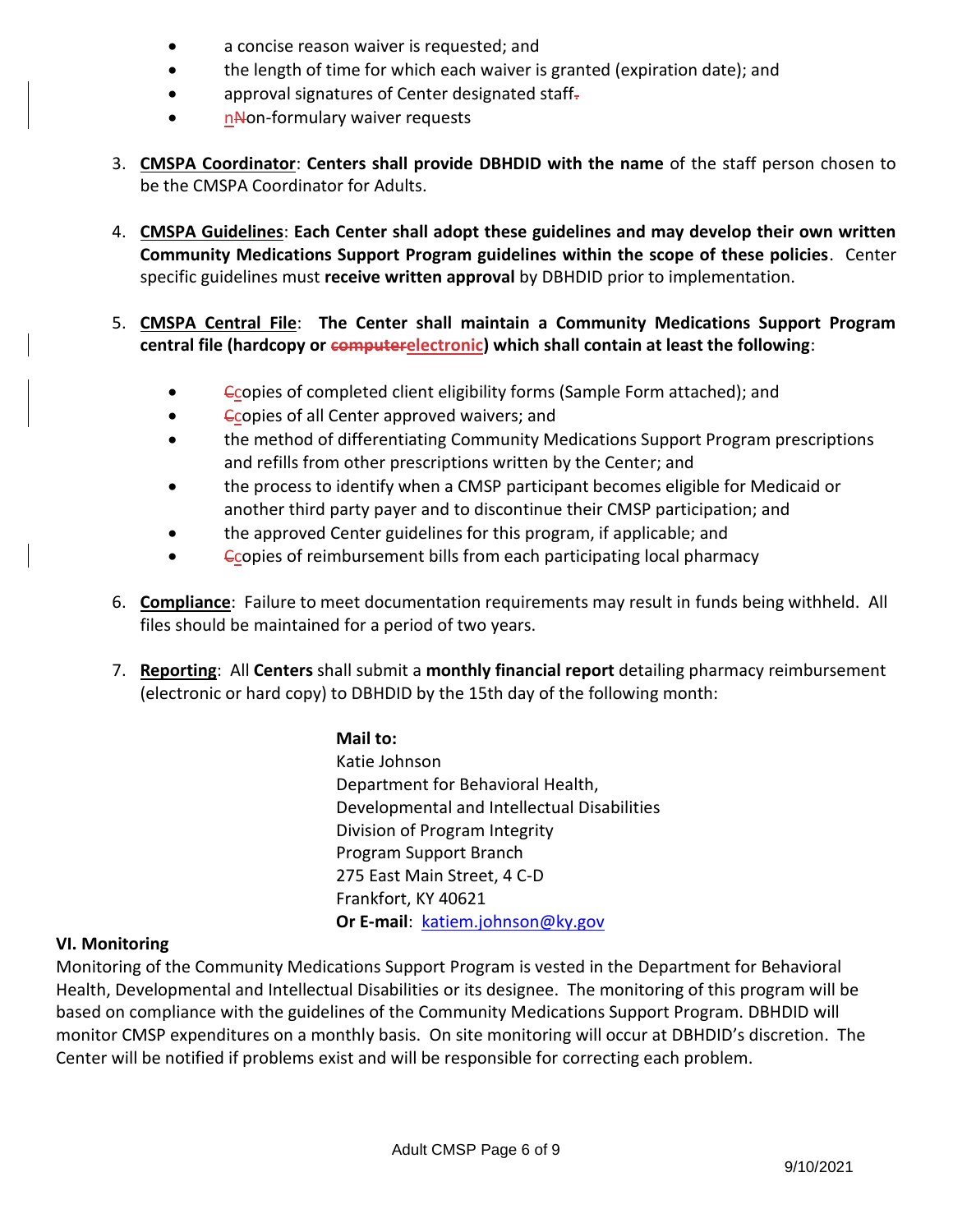# **All Four (4) criteria are typically met:**

| <b>Criteria</b>   | <b>Notes</b>                                                                                                                                                                                                                                                                                                                                                                                                                                                                                                                                                                                                                                                                                                                                                                                                                                                                                                                                                                                                                                                                                                                                                                                                                                                                                                                                                                                                                                                                                      |  |  |
|-------------------|---------------------------------------------------------------------------------------------------------------------------------------------------------------------------------------------------------------------------------------------------------------------------------------------------------------------------------------------------------------------------------------------------------------------------------------------------------------------------------------------------------------------------------------------------------------------------------------------------------------------------------------------------------------------------------------------------------------------------------------------------------------------------------------------------------------------------------------------------------------------------------------------------------------------------------------------------------------------------------------------------------------------------------------------------------------------------------------------------------------------------------------------------------------------------------------------------------------------------------------------------------------------------------------------------------------------------------------------------------------------------------------------------------------------------------------------------------------------------------------------------|--|--|
| <b>AGE</b>        | Age 18 or older<br>$\overline{O}$                                                                                                                                                                                                                                                                                                                                                                                                                                                                                                                                                                                                                                                                                                                                                                                                                                                                                                                                                                                                                                                                                                                                                                                                                                                                                                                                                                                                                                                                 |  |  |
| <b>DIAGNOSIS</b>  | <b>Major Mental Illness</b><br>$\Omega$<br>Schizophrenia (DSM 295.xx, 297.1, 298.9)<br>Mood Disorder (296.xx)<br>$\bullet$                                                                                                                                                                                                                                                                                                                                                                                                                                                                                                                                                                                                                                                                                                                                                                                                                                                                                                                                                                                                                                                                                                                                                                                                                                                                                                                                                                        |  |  |
|                   | Other (DSM<br>) within State and Federal Guidelines for<br>$\bullet$<br><b>Severe Mental Illness</b>                                                                                                                                                                                                                                                                                                                                                                                                                                                                                                                                                                                                                                                                                                                                                                                                                                                                                                                                                                                                                                                                                                                                                                                                                                                                                                                                                                                              |  |  |
| <b>DISABILITY</b> | Clear evidence of functional impairment in two or more of the following<br>$\Omega$<br>domains:<br>Societal/Role Functioning: Functioning in the role most relevant to<br>$\bullet$<br>his/her contribution to society and, in making that contribution, how<br>well the person maintains conduct within societal limits prescribed<br>by laws, rules and strong social mores.<br>Interpersonal Functioning: How well the person establishes and<br>$\bullet$<br>maintains personal relationships. Relationships include those made<br>at work and in the family settings as well as those that exist in other<br>settings.<br>Daily Living/Personal Care Functioning: How well the person is<br>$\bullet$<br>able to care for him/herself and provide for his/her own needs such<br>as personal hygiene, food, clothing, shelter and transportation. The<br>capabilities covered are mostly those of making reliable<br>arrangements appropriate to the person's age, gender, and culture.<br>Physical Functioning: Person's general physical health, nutrition,<br>$\bullet$<br>strength, abilities/disabilities and illnesses/injuries.<br>Cognitive/Intellectual Functioning: Person's overall thought<br>$\bullet$<br>processes, capacity, style and memory in relation to what is<br>common for the person's age, gender, and culture. Person's<br>response to emotional and interpersonal pressures on judgments,<br>beliefs, and logical thinking should all be considered in making this |  |  |
| <b>DURATION</b>   | rating.                                                                                                                                                                                                                                                                                                                                                                                                                                                                                                                                                                                                                                                                                                                                                                                                                                                                                                                                                                                                                                                                                                                                                                                                                                                                                                                                                                                                                                                                                           |  |  |
|                   | One or more of these conditions of duration:<br>$\Omega$<br>Clinically significant symptoms of mental illness have persisted in<br>the individual for a continuous period of at least two (2) years.<br>The individual has been hospitalized for mental illness more than<br>$\bullet$<br>once in the last two (2) years.<br>There is a history of one or more episodes with marked disability<br>$\bullet$<br>and the illness is expected to continue for a two-year period.                                                                                                                                                                                                                                                                                                                                                                                                                                                                                                                                                                                                                                                                                                                                                                                                                                                                                                                                                                                                                     |  |  |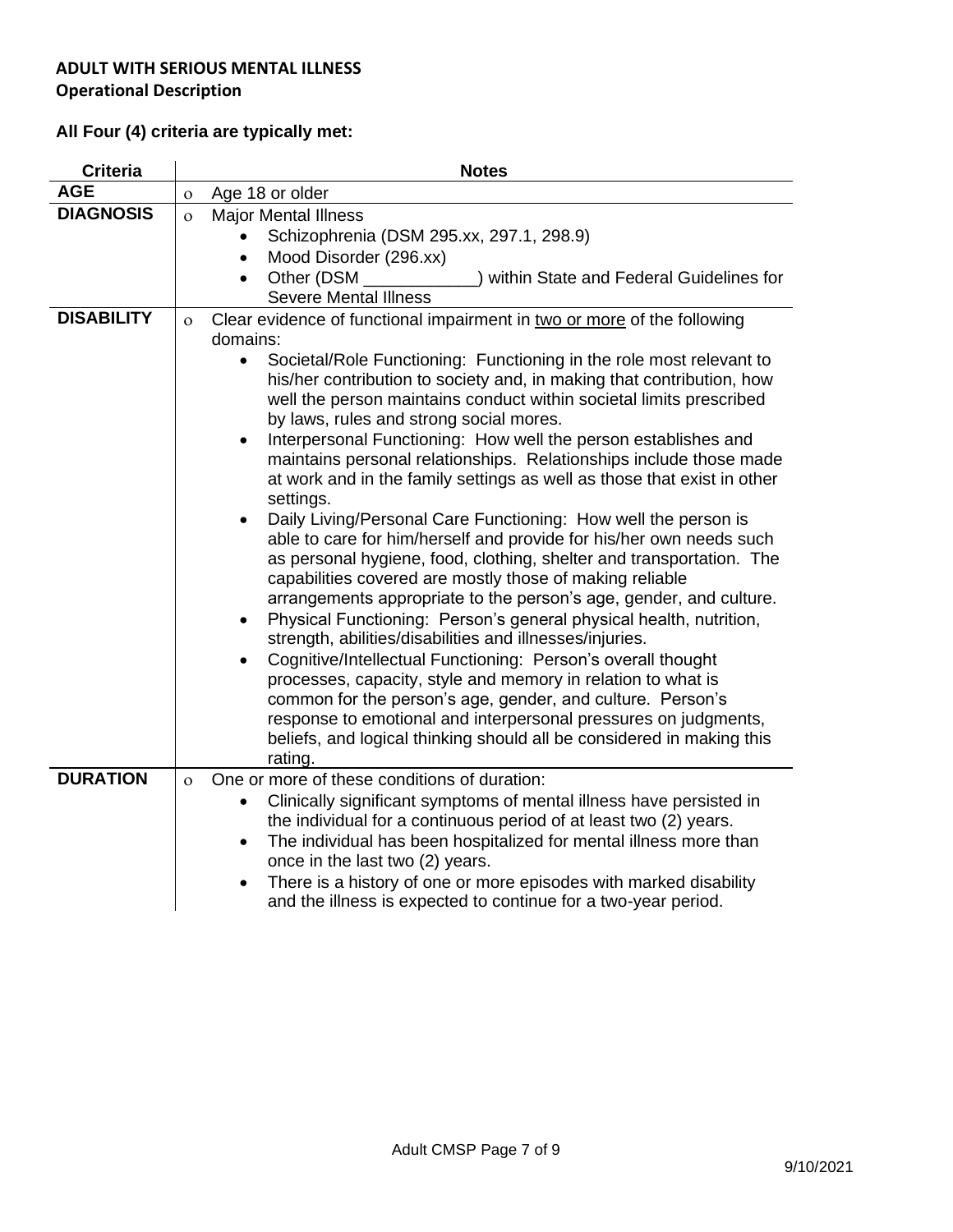**SAMPLE FORM**

#### COMMUNITY MEDICATION SUPPORT PROGRAM for ADULTS CLIENT ELIGIBILITY CRITERIA

| Client ID                                                                                                   | <b>DOB</b>                                                                                                                                                                                         |                                                                                                    | Center                                                                                                 |  |  |  |
|-------------------------------------------------------------------------------------------------------------|----------------------------------------------------------------------------------------------------------------------------------------------------------------------------------------------------|----------------------------------------------------------------------------------------------------|--------------------------------------------------------------------------------------------------------|--|--|--|
| <b>Exclusions</b><br>A.<br>$Yes \_\_No$                                                                     |                                                                                                                                                                                                    |                                                                                                    | Client is currently eligible for Medicaid, Medicare or other third party medication insurance coverage |  |  |  |
| <b>SIOP</b>                                                                                                 | Client may not receive CMSPA medications if the answer to A is Yes. If yes, you can stop<br>completing this form, client is not eligible for CMSPA.                                                |                                                                                                    |                                                                                                        |  |  |  |
| <b>B.</b><br>$Yes$ No<br>Yes                                                                                | Meets Adult with a Severe Mental Illness criteria (age, diagnosis, disability and duration)<br>Criteria:<br>N <sub>o</sub><br>Age 18 or older                                                      |                                                                                                    |                                                                                                        |  |  |  |
|                                                                                                             | Diagnosis (DSM IV)<br>a.<br>b.<br>$C_{\bullet}$<br>Illness                                                                                                                                         | Schizophrenia<br>Mood Disorder                                                                     | Other, within state and Federal Guidelines for Severe Mental                                           |  |  |  |
|                                                                                                             |                                                                                                                                                                                                    | Disability (clear evidence of functional impairment in two or more<br>domains in CMSPA guidelines) |                                                                                                        |  |  |  |
|                                                                                                             |                                                                                                                                                                                                    | Duration (meets one or more criteria in CMSPA guidelines)                                          |                                                                                                        |  |  |  |
| Meets financial eligibility criteria: most current Health & Human Services Poverty Guidelines.<br><b>B.</b> |                                                                                                                                                                                                    |                                                                                                    |                                                                                                        |  |  |  |
| Yes<br>N <sub>0</sub>                                                                                       |                                                                                                                                                                                                    |                                                                                                    |                                                                                                        |  |  |  |
| C.<br>$\mathbf{Yes}$<br>No                                                                                  | Waiver: The Center may document and approve a waiver if any item in Section B or C above has "NO"<br>checked. Waiver documentation requirements are listed in Section III of the CMSPA Guidelines. |                                                                                                    |                                                                                                        |  |  |  |
| Person who determined eligibility                                                                           |                                                                                                                                                                                                    |                                                                                                    | Date                                                                                                   |  |  |  |
| Center Approval                                                                                             |                                                                                                                                                                                                    |                                                                                                    | Date                                                                                                   |  |  |  |

## **PLEASE KEEP THIS INFORMATION in Center's CENTRAL CMSPA FILE**

**CMSP Formulary Exception Request Form**